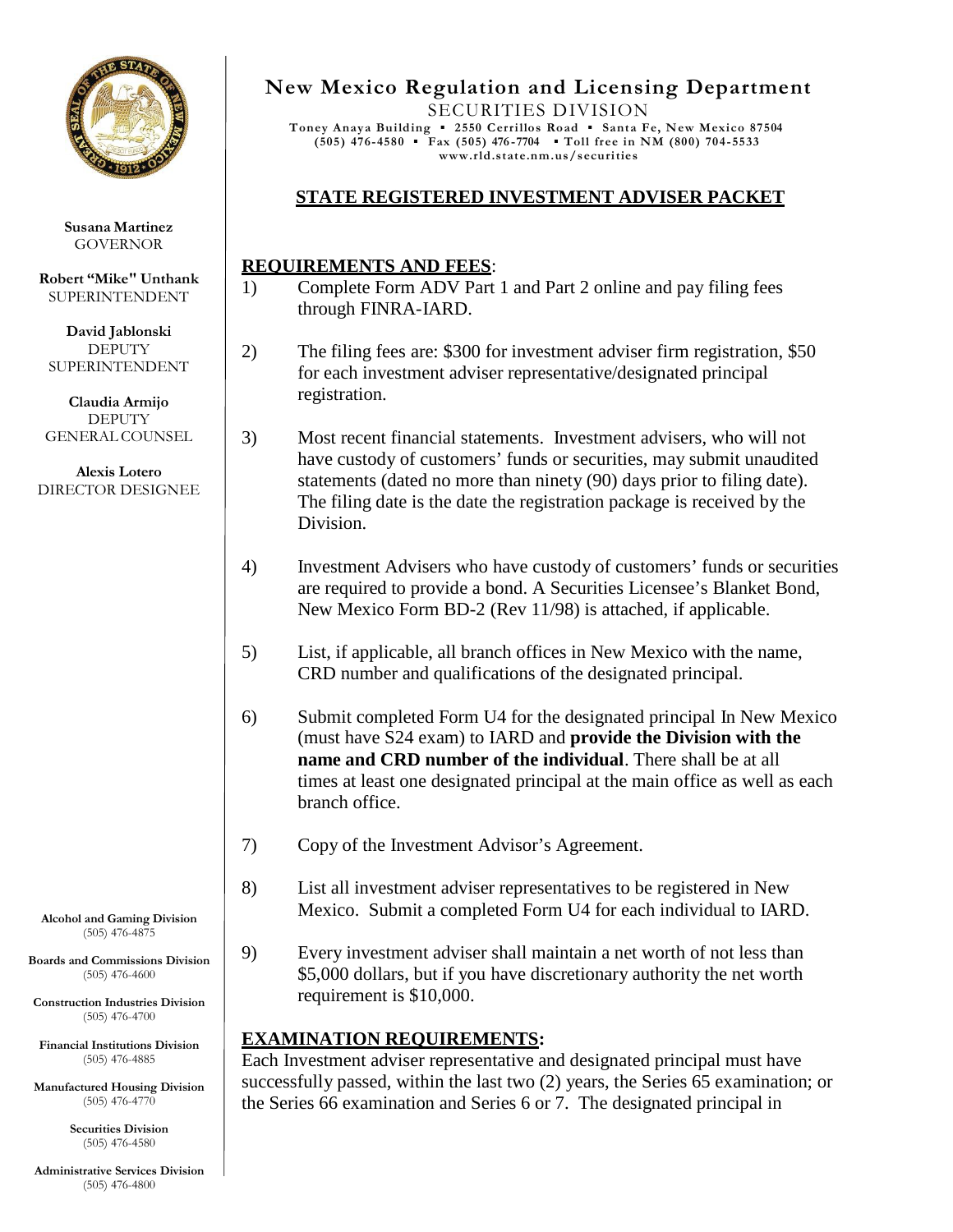addition to having the examinations above must also have the Series 24. In lieu of the examinations the Division will accept the following designations:

- CFA Certified Financial Analyst
- CIC Chartered Investment Counselor Certification
- CFP Certified Financial Planner
- ChFC Chartered Financial Consultant Certification
- PFS Certified Public Accountant with a Personal Financial Specialist designation

If examinations were not passed within two (2) years prior to application, applicants must have been licensed as investment advisers or investment adviser representatives within the last two (2) years under the laws of another state requiring such examinations.

## **SEND FORMS TO:**

New Mexico Securities Division Richard Dominguez Compliance Officer PO Box 25101 Santa Fe, NM 87505 [richard.dominguez@state.nm.us](mailto:richard.dominguez@state.nm.us)

**Web site for additional information: <http://www.rld.state.nm.us/securities/default.aspx>**

### **MISCELLANEOUS:**

Forms, study outlines and information regarding examinations may be obtained from:

FINRA P. O. Box 9401 Gaithersburg, MD 20898 (301) 590-6500

IARD information may be obtained from the FINRA Gateway Call Center, (240) 386-4848, or from their website, [www.IARD.com.](http://www.iard.com/)

## **ANNUAL REQUIREMENTS**:

- Prior to December  $1<sup>th</sup>$  send renewal fees to FINRA (fees are the same as initial fees).
- Completed Form ADV-E if you have custody of client funds. Audited Financial Statement sent to New Mexico Securities Division. **NOTE:** Investment Advisers who DO NOT hav e custod y of cli ent's funds or securities may file unaudited financial statements and form ADV-E is not required.
- Update ADV Part 2 online through IARD.
- Updated financial statements.